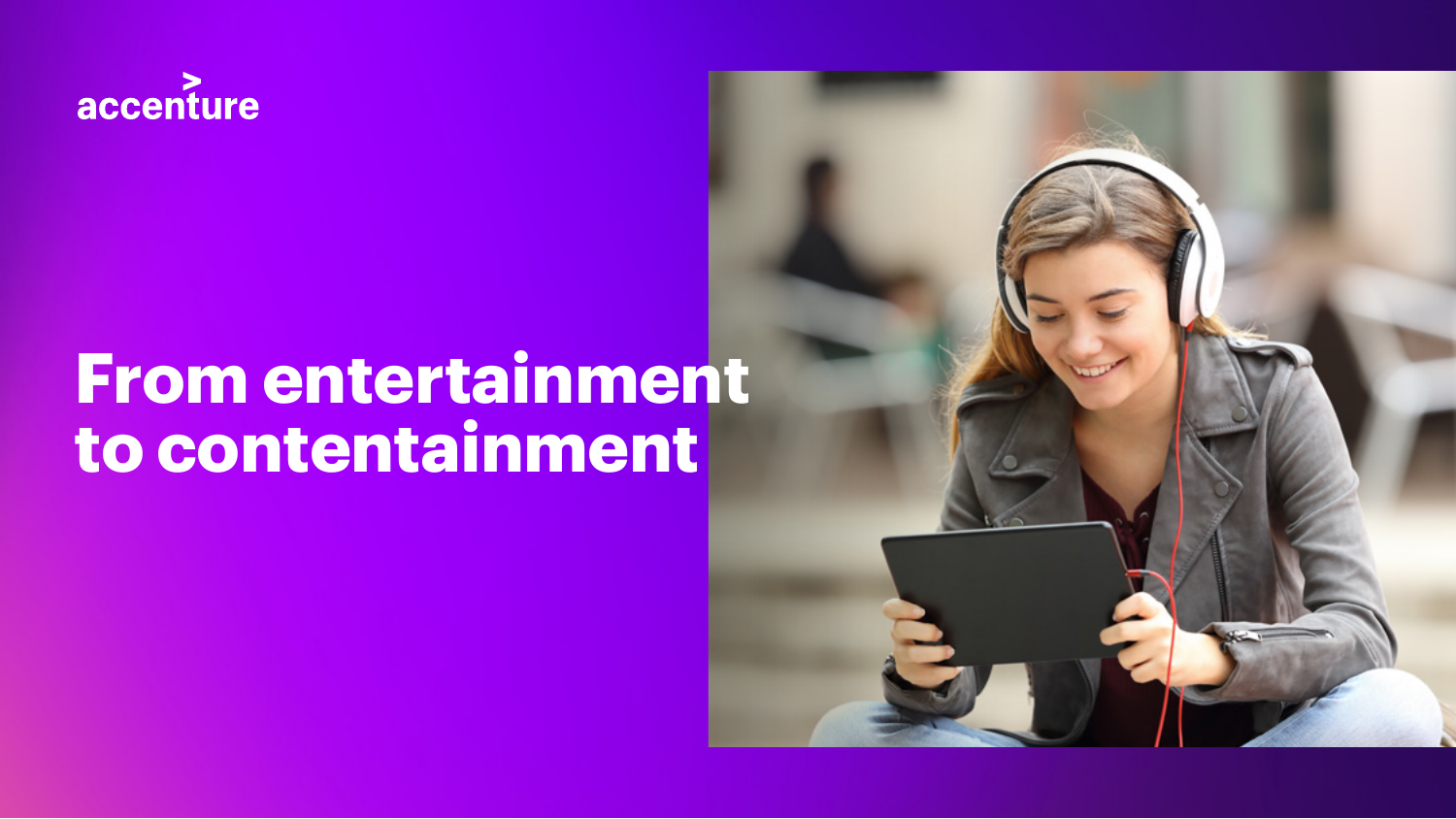#### How to ride the contentainment wave

New patterns of consumer media consumption habits and a multitude of new content types are creating huge opportunities for CPG companies to get closer to consumers and boost profits.

When COVID-19 lockdown measures struck China's "Hometown of Apples", Baishui county, local farmers were left with more than 200,000 tons of unsold fruit. JD.com live-streamed the sale of those apples,<sup>1</sup> and two hours and 210,000 shoppers later, more than 100 tons were sold. The main attraction? Fengju Qin, the head of Baishui county, enthusiastically telling viewers: "Baishui apples, juicy, crispy and sweet. You'll certainly not be disappointed!"

This is the power of engaging audiences with unique content, via innovative social channels. Today's consumers have acquired a taste for content that is contextual, local, and micro-segmented, as well as on-demand, bite-size and mobile-centric. As a result, there has been an explosion in the number of content creators proliferating native, highly shareable media across social media. For millennial and Gen Z consumers, platforms such as Facebook, YouTube, WhatsApp, Instagram, and TikTok are fulfilling the need for both information and entertainment. Today, reportedly more social media users consume news on social platforms than from any other source, more consumers trust what is proclaimed by people they follow, and usergenerated content is far more influential than brand-created content. Meanwhile, more than 54% shoppers use information from those

platforms to make purchase decisions, and more than 71% are more likely to purchase products recommended by an influencer.<sup>2</sup> The reach of social media is also widening, with more than 25% of 6-16-year-olds being influenced by social media for purchases–more than their older family members.<sup>3</sup>

In an age of ad blockers, easy skip-adverts, and unreliable advert viewability, unique social content gives brands an opportunity to break through and connect with audiences.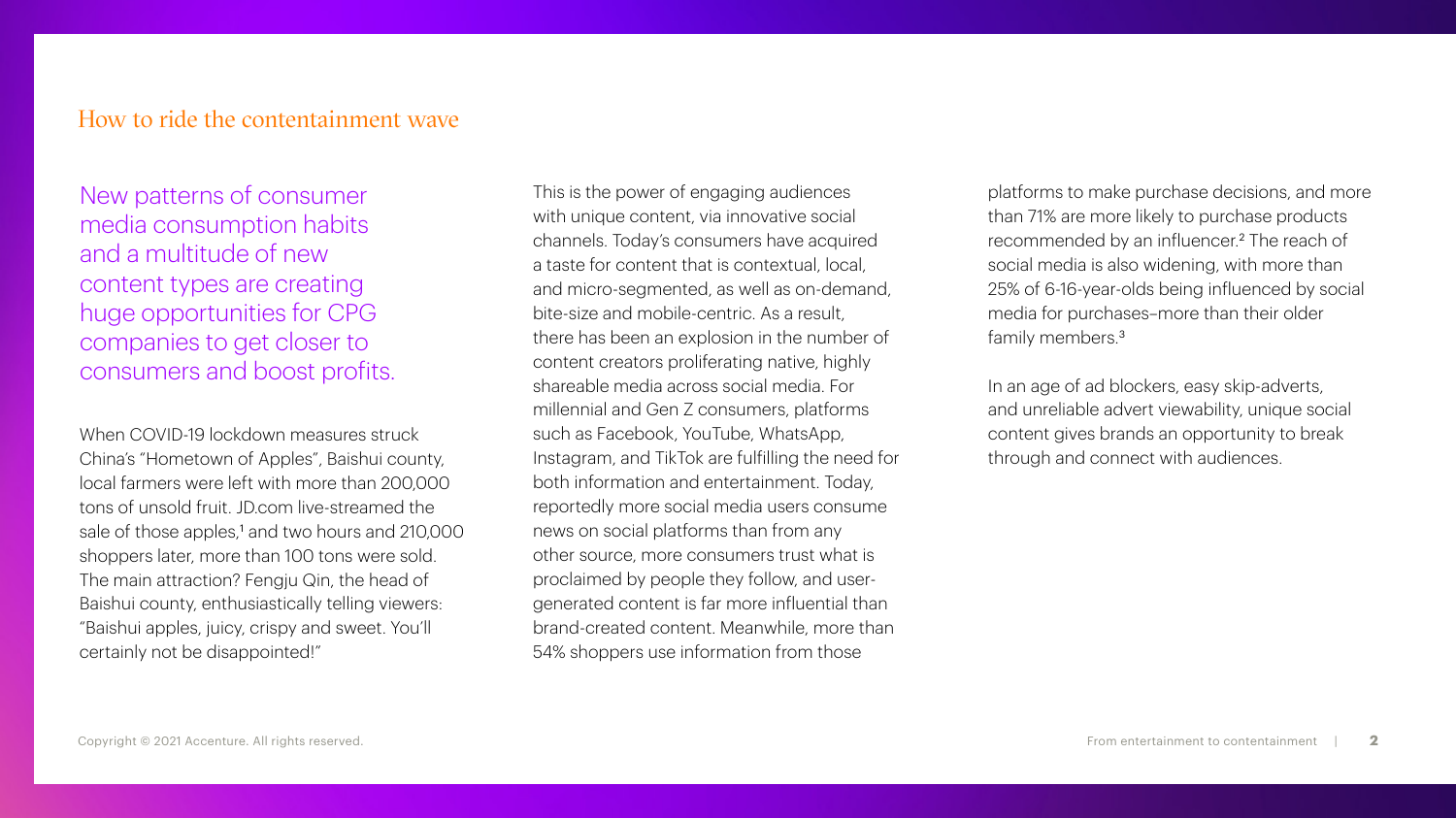

## The 4Cs of contentainment

Creators are responding with an influx of new content types beyond social posts and vlogs, including: behind-the-scenes footage; unboxings; how-to videos; top lists; chat-led live streams; fun-facts; user-generated content; polls; live-streamed gaming; memes; reaction and prank videos. Combined with micro moments4– such as, "I-want-to-watch-what-I-am-into" or "I want to buy"–this content evolution expands consumer choice and increases brand marketing touch points. Creators are also increasingly producing short-tail and user-generated content, as channels move away from one-to-many broadcasts and long-tail content.

By marrying changing consumer viewing patterns with new content types, consumer brands have a richer way to communicate their proposition. This changes how brands view their audience segments, define content play, make media choices, and provide a commerce backend to complete the consumer journey, all while improving reach and engagement.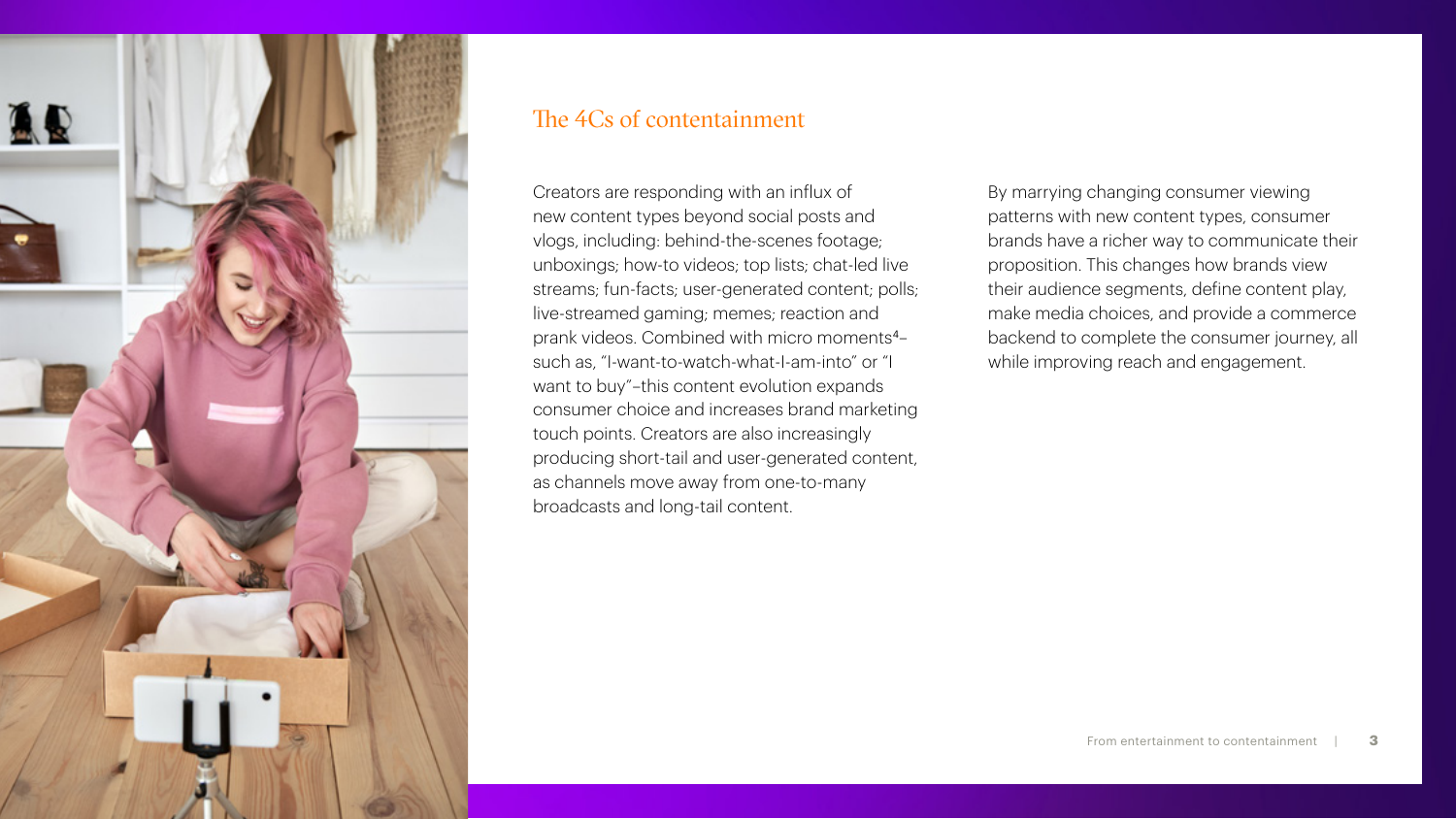

Successfully leveraging contentainment relies on a new "4Cs' model" (figure 1) shaped by converging trends: the fusion of evolving **content** types with changing **consumer** viewing habits offers media **channels** an opportunity to drive adoption and reach while improving monetization. This ultimately provides a new range of choices for **consumer brands** to rethink their content and media play.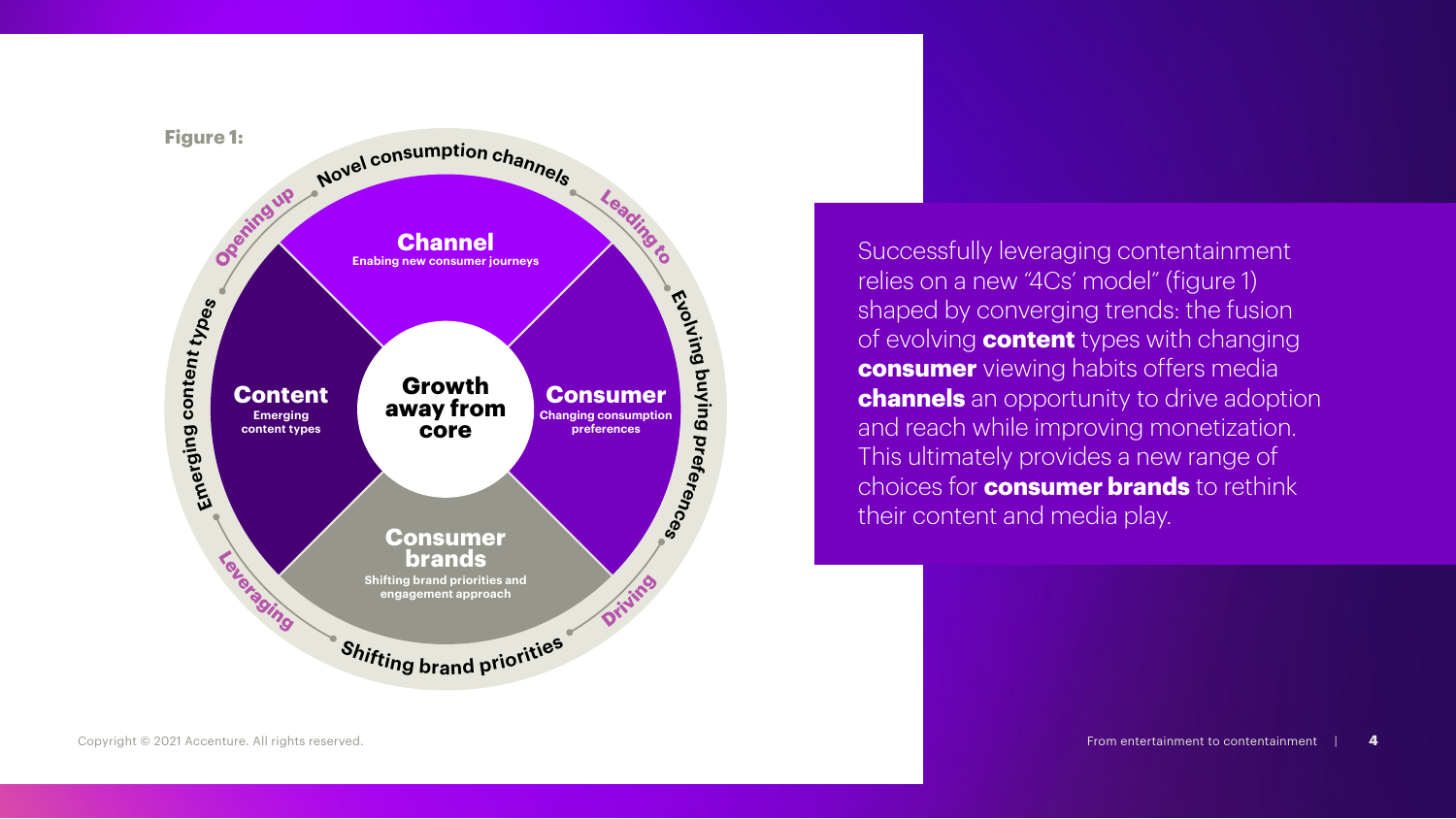The interplay of these 4Cs (Fig 2) has shaped a new paradigm of entertainment content created specifically to influence consumers to buy products, services, and concepts. Platforms such as Instagram and Tiktok have improved functionalities that allow consumers to seamlessly engage with and evaluate products or services. Digital-first brands are using these platforms to create engaging campaigns with industry leading MROIs, at a fraction of the cost typically spent by big players. In 2020, for example, India-based personal and baby care company Mamaearth launched a Mother's Day campaign encouraging mothers to film themselves dancing to a song written for the occasion.<sup>5</sup> With support from influencers, the videos garnered more than six million views on Instagram and TikTok.

#### **Figure 2:**



**Contests** UGCs | Polls

Copyright © 2021 Accenture. All rights reserved. From entertainment to contentainment | **5**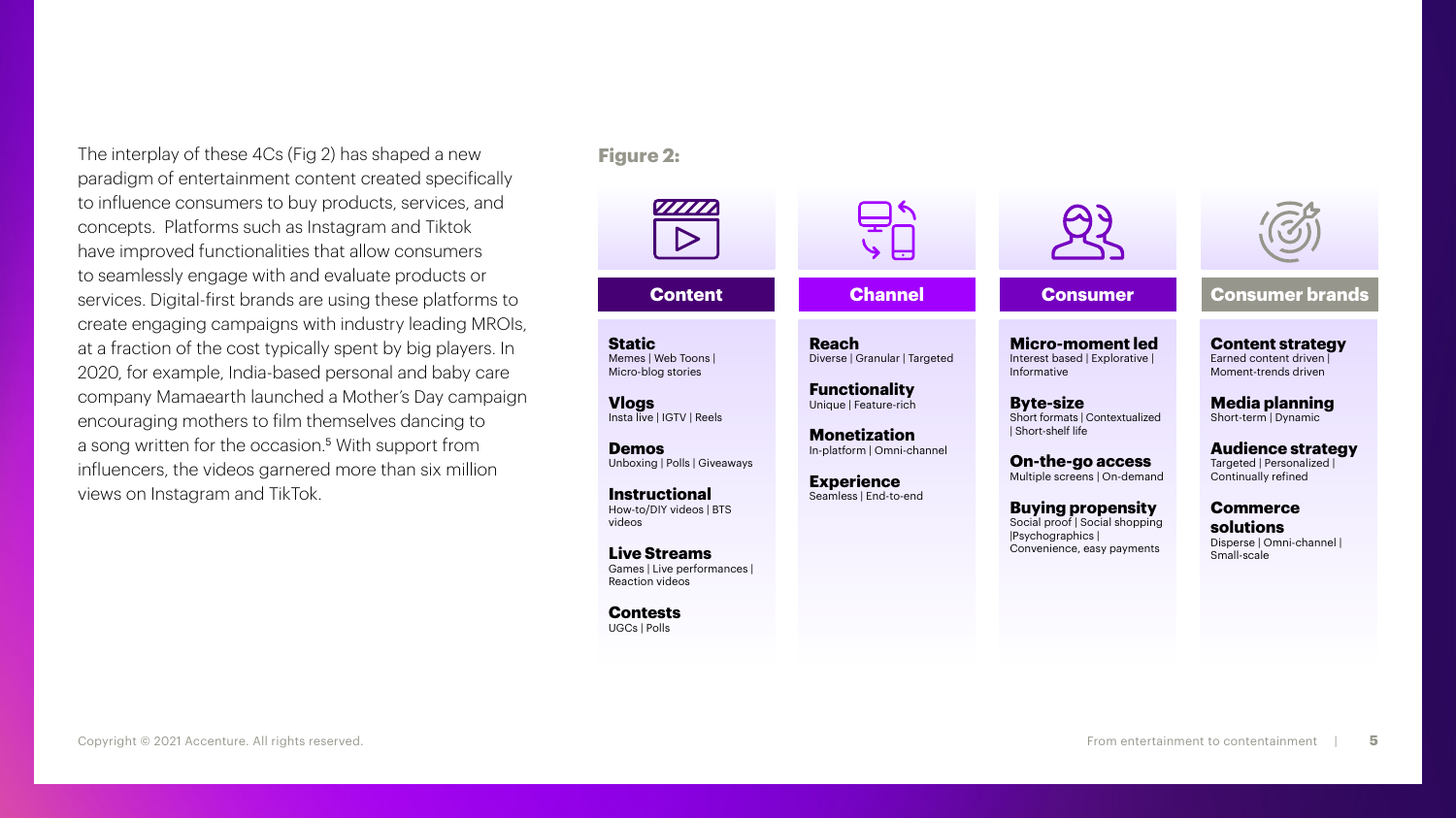## Contentainment is winning in Asia

With two billion internet users, social commerce sales in APAC reached \$2 trillion in 2019 and that figure is expected to double by 2024. Brands are increasingly using contentainment to showcase products, share compelling brand stories to educate consumers, and provide rich experiences. The Chinese livestream commerce market increased from \$66 billion in 2019 to \$170 billion in 2020, and in 2019 37% of online shoppers made livestream purchases.<sup>6</sup>

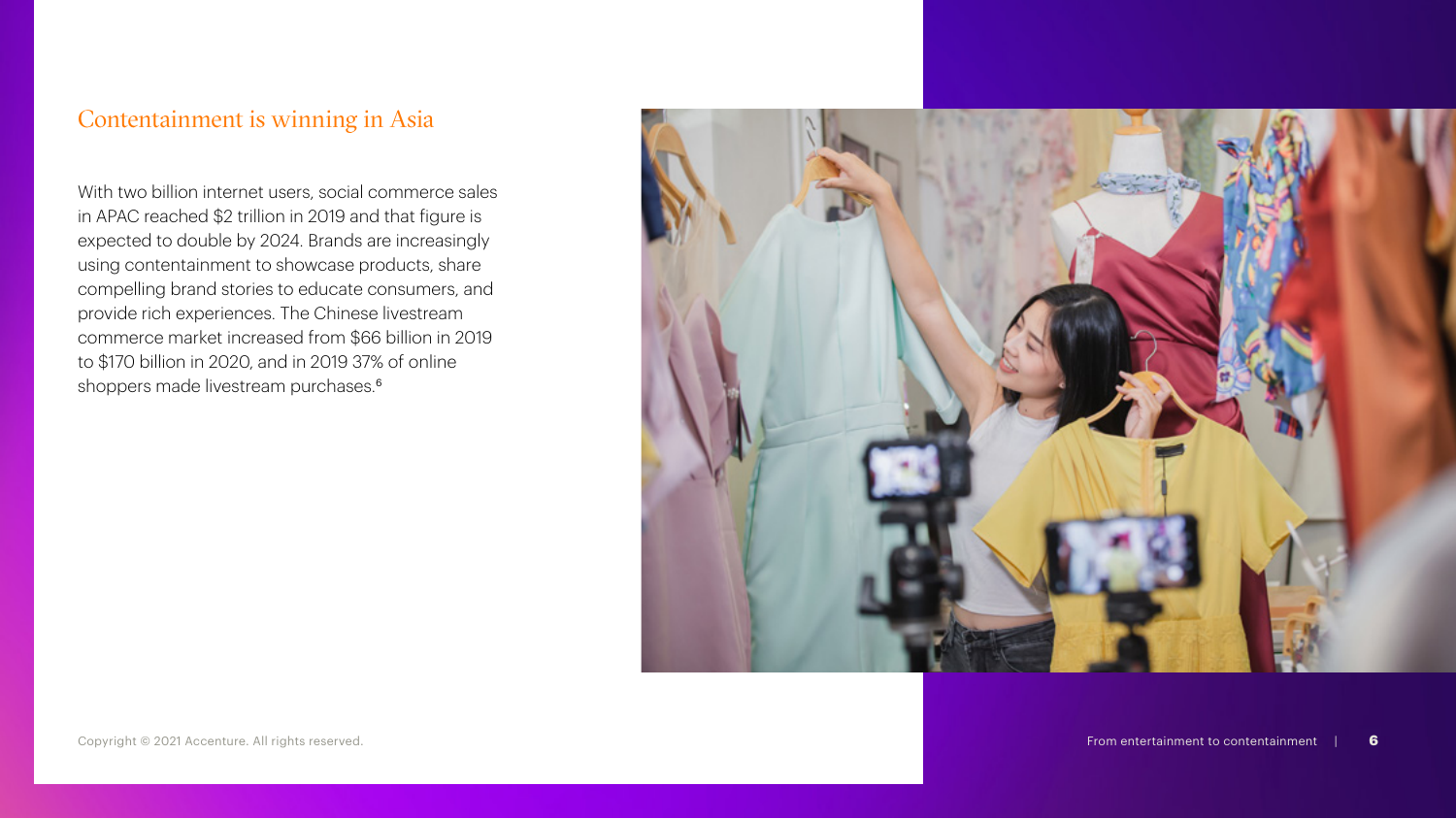**Three key enablers are helping brands scale contentainment and achieve phenomenal returns:**

#### Multi-principal, ecosystem-led

In 2020, ecommerce giant Lazada joined with Singapore's biggest media network, Mediacorp to launch a Mega Sale during Singapore's National Day celebrations. In the lead-up, influencers from Mediacorp's Bloomr.SG social advertising platform hosted a game show where consumers guessed campaign prices. The shows were livestreamed on Lazada's app, attracting 30,000 viewers and resulting in 500,000 shopping hours.<sup>7</sup>

#### Brand/retailer-led

At the 69th Cannes International Film Festival in 2016, L'Oréal invited Chinese celebrities to live stream behind-the-scene segments and recommend L'Oréal items they were using during the festival. Viewers were simultaneously prompted on how to buy the products.8 Ecommerce site Tmall reported that a lipstick used by celebrity Li Yuchun sold out within four hours.

#### Channel-led

Lazada's 'See Now Buy Now' live-streamed fashion shows feature local labels and enable consumers to click on and buy products via its app. Lazada claimed featured brands saw sales soar by at least 20 times the normal daily volume in 2019. All items from one brand, Salisa Clothing, sold out within half a day.<sup>9</sup>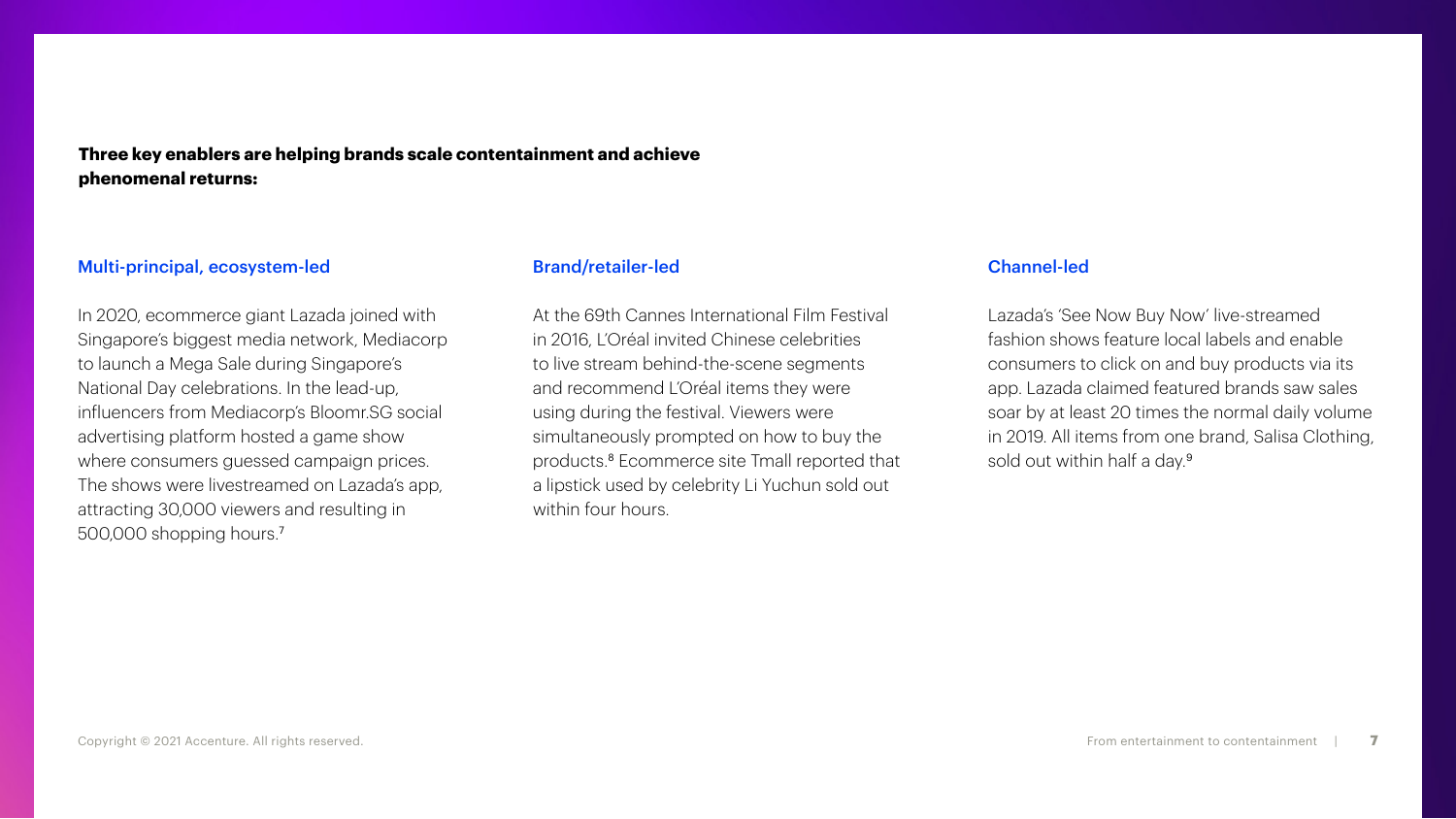#### Recipes for success: how CPGs can ride the contentainment wave

To reach untapped consumers, CPGs must create highly relevant, regional, and vernacular content. An analysis of engagement metrics from influencer-led and user-generated

**Figure 3:**



Create highly relevant regional and vernacular content from micro-influencers.



With lookbooks, UGC and 'shop-the-bundle' are the perfect mixture of curating and turning customer content into conversations & conversions.

content campaigns can deliver a deeper understanding of audience micro-segment preferences and be used to personalize content, products and services.

# Build relevance through audience engagement

Leverage personalized, regional and vernacular content from micro-influencers and content co-creation.

> Establish frictionless commerce experience

Enable shorter, seamless paths to purchase via shoppable feed to provide fewer steps from intent to purchase.

Brands should adopt a holistic approach to contentainment that addresses each of the 4Cs (Fig 3):



Through influencer collaborations, live events, product placements in context, reviews, live streams showing demos, BTS (Behind-The-Scenes), AMA (Ask-Me-Anything) trials and giveaway events.



Provide delightful customer service on near-real time user feedback & direct conversational communication with consumers.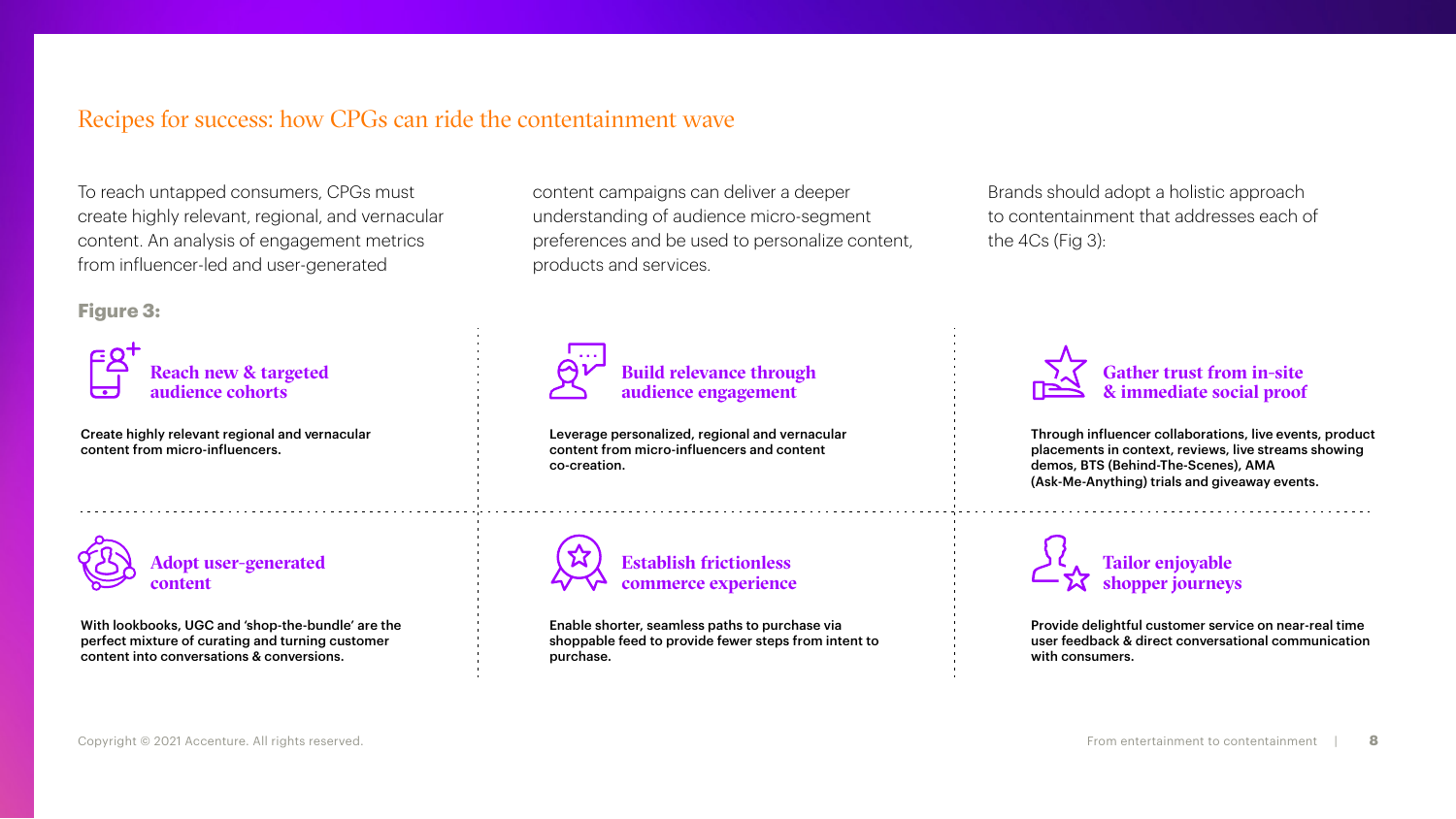

#### Anchoring back to the 4Cs of contentainment

Consumers: Leverage first-party data to gain a better understanding of consumer preferences, then use these insights to build and reach new, targeted audience cohorts. Audience segmentation and targeting should be driven by interest-based and consumption trend-led micro-segmentation. For example, gamers have a higher propensity to purchase electronics, mobiles and entertainment products such as movie tickets, and are more likely to influence others to purchase said brands.

**Consumer brands:** Build relevance by engaging the right audience cohorts with the right content, delivered via the right influencers. While contentainment takes away control over content creation, brands can moderate influencer-led campaigns by defining clear objectives and guidelines to ensure the content works for them.

**Content:** Focus on a wider variety of platform-relevant content formats. The format of the creative is just as important as the creative itself. As Mamaearth demonstrated with its Mother's Day campaign, consumers are eager to share user-generated content and tag brands. Content strategies should include crowdsourced, engaging influencer or expert user-generated content.

Channel: Tailor campaigns to leverage the unique value of each channel, rather than transplant campaigns made for other channels. Contentainment channels are unique in the breadth of their reach, providing functional proposition and experiences while monetizing interactions. For consumers, the content provides trustworthy information – from influencers and peers – while interactions provide immediate feedback and social proof via comments.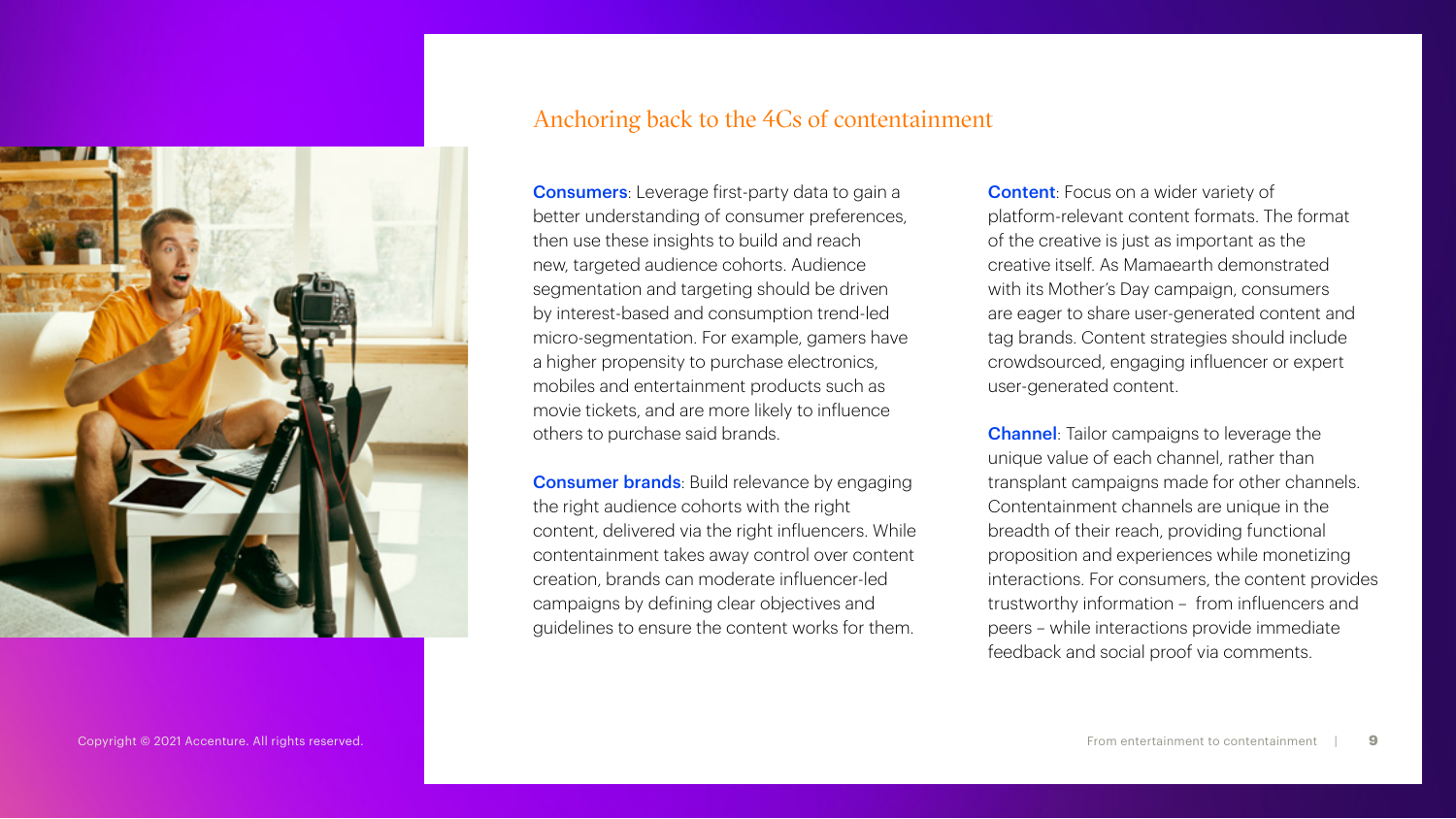## Starting the journey

Marketing is no longer just about annual plans and big-budget television commercials. Instead, brands must differentiate themselves with unique consumer-led experiences. CPG companies in Southeast Asia have demonstrated the profitability of influencer-led or usergenerated content, as well as video-shopping as entertainment. Widespread adoption of contentainment strategies is therefore not a question of 'if', but 'when' and 'how'.

Brands must refine their audience cohorts, redefine content strategies, and embrace a shift in media priorities towards live video-sharing platforms with ecommerce functions. Commerce can then be driven by partnerships with influencers and brand audience communities, allowing CPG companies to build brand relevance and deliver memorable, loyalty-driving consumer experiences.